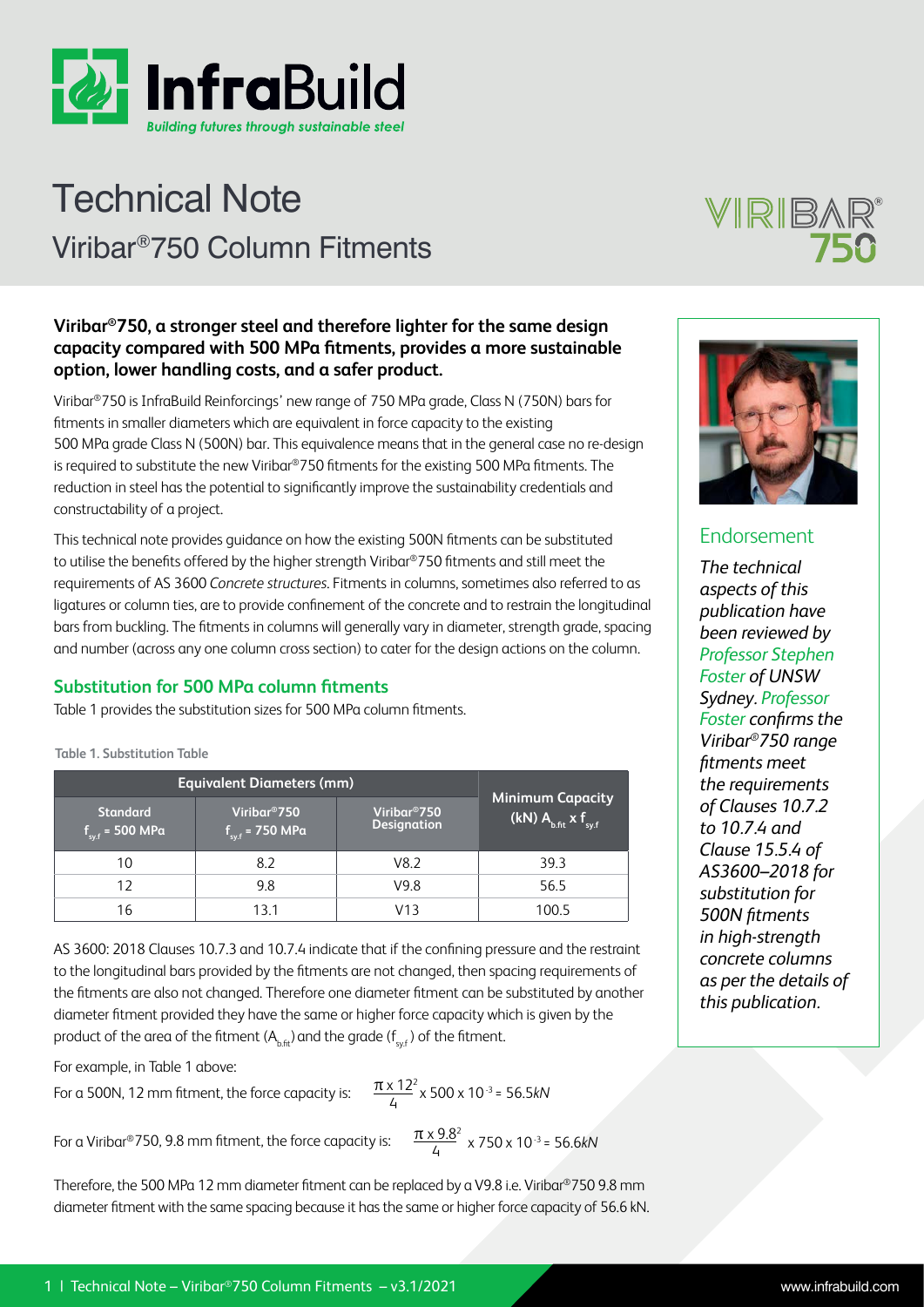Member 2020-2021

**Green Building** Council Australia

## **Conformance with AS/NZS 4671:2019**

The Viribar®750 fitments meet the requirements of AS/NZS 4671: 2019 *Steel for the reinforcement of concrete*. Samples of this product have been independently tested by the University of New South Wales and MTS Laboratories to confirm the conformance of Viribar®750 material to AS/NZS 4671. Typical stress/strain curves for Viribar®750 and 500N material are shown in Figure 1.

## **Recognition by the GBCA**

Viribar®750 fitments are recognised by the Green Building Council of Australia

(GBCA) as a more sustainable option compared with standard fitments. Using Viribar®750 fitments can, subject to certain criteria, provide an automatic credit point via the Innovation Challenge category for a project's Green Star rating. For more information visit **[www.gbca.org.au/faqs.](https://www.gbca.org.au/faqs.asp?action=details&faqId=112) [asp?action=details&faqId=112](https://www.gbca.org.au/faqs.asp?action=details&faqId=112)** or email **[sustainability@infrabuild.com](mailto:sustainability%40infrabuild.com?subject=)**

## **Bar Markings**

The Viribar®750 fitments are produced from bars that can be identified by their rolled-in bar markings. The bar markings are designated in the following format – Grade (MPa) / Ductility Class (N) / Diameter (mm). For example, 750N 9.8 designates the product is a 750 MPa grade fitment, with normal ductility, with a nominal diameter of 9.8 mm. The letters – LSA (Liberty Steel Australia) is the mill identifier.



**Figure 1. Stress/strain properties of Viribar®750 compared with conventional 500 MPa reinforcing steels**

**Figure 2. Typical rolled-in bar markings**





Read more about the Greeen Building Council of Australia's (GBCA) Green Star program by scanning this code.

#### **Disclaimer:**

This information is provided as a service to those interested in steel reinforcement. Since the information is general guidance only, and in no way replaces the services of professional consultants, no legal liability can be accepted by InfraBuild Reinforcing for its use.

InfraBuild Reinforcing reserve the right to change specifications and availability without notice.

Copyright © 2021, All rights reserved. InfraBuild Reinforcing Pty Limited ABN 22 004 148 289.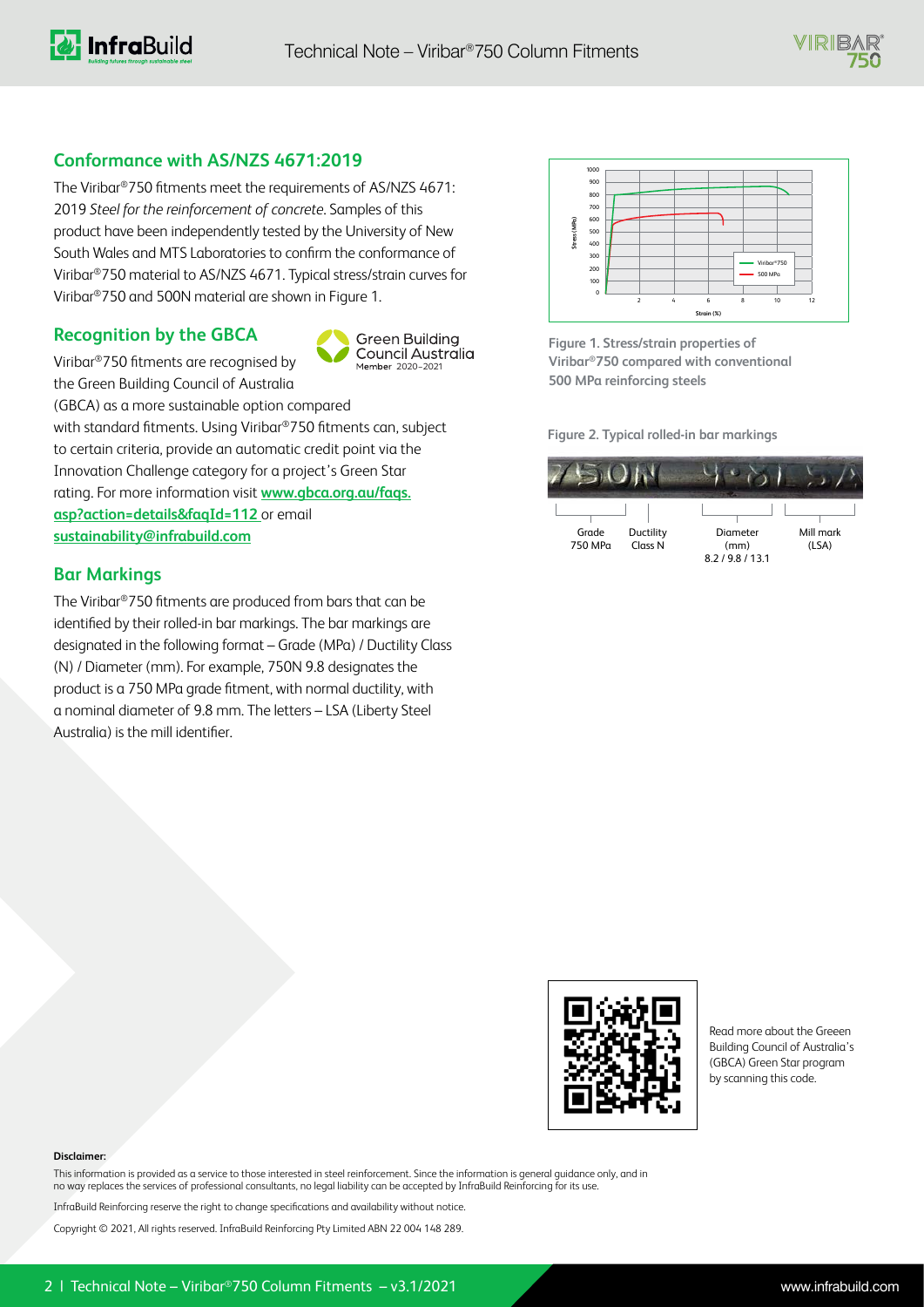# Frequently Asked Questions

## **• How do I specify Viribar®750?**

Specifying Viribar®750 requires two simple steps:

1. Add the following note to the General Notes Drawing:

Reinforcement:

Material is indicated by the following symbols:

- N Deformed Bar Grade 500 MPa (Normal Ductility)
- R Plain Round Bar 250 MPa
- V Viribar®750 Plain Round Bar Grade 750 MPa Normal Ductility
- W Plain Wire Grade 450 MPa
- SL Square Fabric Grade 500 MPa
- RL Rectangular Fabric Grade 500 MPa
- 2. Add the following table below the Column Schedule on the column drawing:

| Diameter of<br>500 MPa Fitment                                                                                            | <b>Alternative Viribar<sup>®</sup>750</b><br><b>MPa Fitment</b> |  |
|---------------------------------------------------------------------------------------------------------------------------|-----------------------------------------------------------------|--|
| N <sub>10</sub>                                                                                                           | V8.2                                                            |  |
| N <sub>12</sub>                                                                                                           | V9.8                                                            |  |
| N <sub>16</sub>                                                                                                           | V13                                                             |  |
| Viribar®750 plain round fitments may be used as an alternative to<br>500 MPa fitments in accordance with the table above. |                                                                 |  |

**• Does Viribar®750 conform to an Australian Standard?**

Yes, Viribar®750 has material properties that meet all the requirements of Australian Standard AS/NZS 4671:2019 *Steel for the reinforcement of concrete*, Strength grade 750 MPa and Ductility Class N. As Viribar®750 has a chemical composition which also meets the Standard, it is weldable to AS 1554.3. InfraBuild provide Certificates of Conformance to confirm that the Viribar®750 supplied meet the requirements of AS 4671:2019.

The Australian concrete design Standard AS 3600 *Concrete structures* allows the use of reinforcing steel up to 800 MPa for column fitments and up to 600 MPa for all other reinforcing elements. The specific reference in AS 3600 that allows the use of Viribar®750 is Clause 10.7.3.3 equation 10.7.3.3(2) where it states that the yield stress of the reinforcement used as a fitment can be up to 800 MPa.

## **• Does Viribar®750 comply to the BCA?**

Yes, Viribar®750 conforms with the requirements of Australian Standard AS/NZS 4671:2019 *Steel for the reinforcement of concret*e, which is referenced by AS 3600 *Concrete structures*. Designs which are produced to AS 3600 are deemed-to-comply with the 2019 BCA.

## **• Does Viribar®750 comply with the 2015 BCA?**

Yes, it does, and this includes earlier editions of the BCA. However, designers will have to demonstrate compliance using the simple framework below because these editions of the Code were written prior to Viribar®750 being developed. The following framework can be used to justify compliance to the 2015 BCA (and to prior versions):

The BCA 2015 Clause 2.2 – Evidence of suitability states that evidence of material suitability may be in the form of a certificate from a professional engineer or other appropriately qualified person which:

(A) certifies that a material complies with the requirements of the BCA; and

(B) sets out the basis on which it is given and the extent to which relevant specifications, rules, codes of practice or other publications have been relied upon.

To satisfy requirement (A) a professional engineer will need to provide a certificate that the 750 MPa Ductility Class N material meets the performance criteria of the BCA on the basis of (B) set out below.

To satisfy requirement (B) the professional engineer would use the following:

- AS 3600:2009 (the primary reference in BCA 2015) Cl 10.7.3.3 and AS 3600:2018 Cl 10.7.3.3 both permit the use of 750 MPa fitments which conform to the requirements of AS/NZS 4671
- InfraBuild Reinforcing issues a Certificate of Conformity which confirms the Viribar®750 supplied meets all the requirements of AS/NZS 4671:2019, Grade 750 MPa, Ductility Class N
- AS 3600:2018 is a primary reference document in BCA 2019 which provides additional confidence in the suitability of the 750 MPa product for compliance with the performance criteria of the BCA 2015.